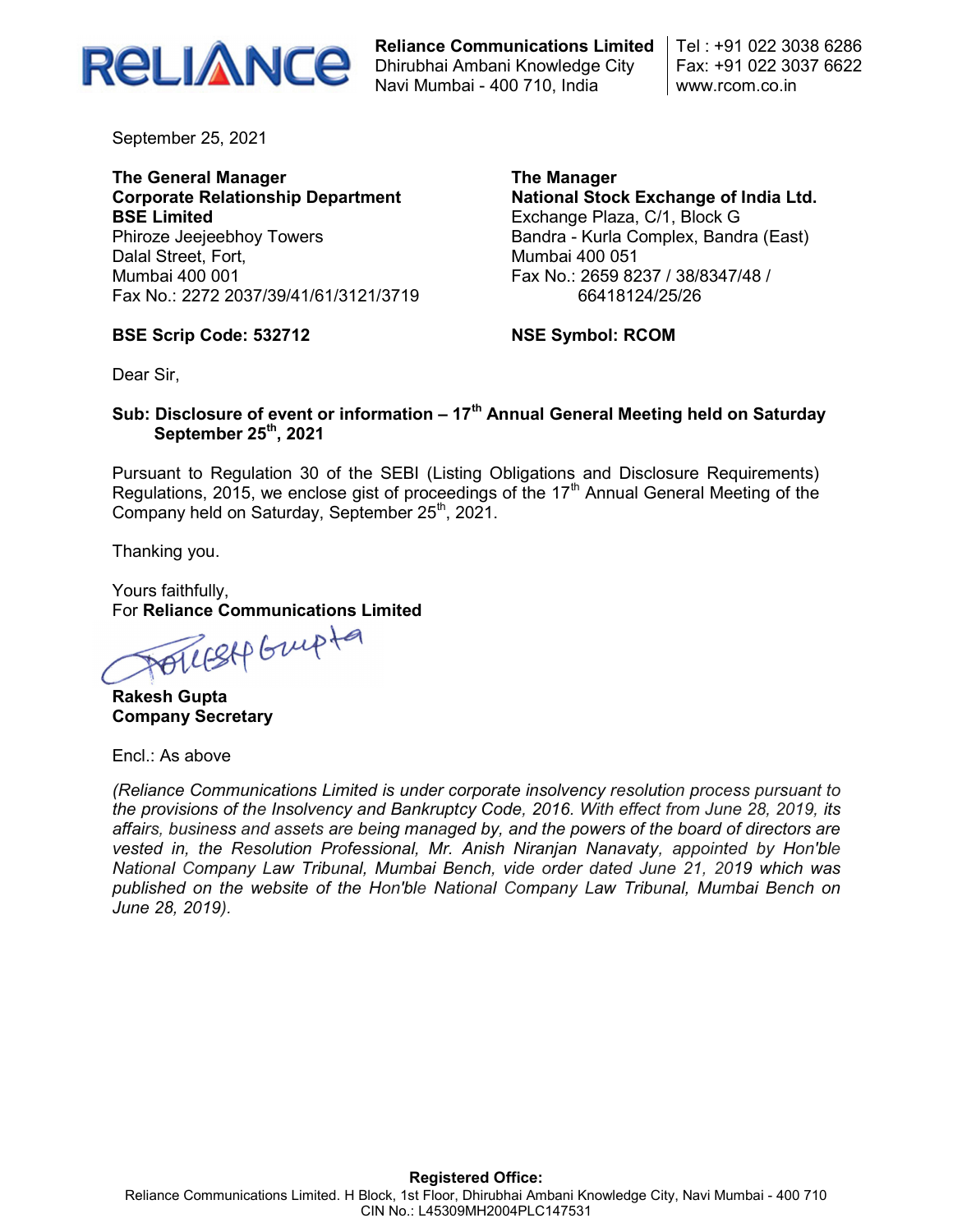

# Gist of Proceedings of the 17<sup>th</sup> Annual General Meeting ("the Meeting"/"AGM") of Reliance Communications Limited.

## 1. Date and Time of the Meeting:

The  $17<sup>th</sup>$  AGM of the Company was held on Saturday, September 25, 2021. The Meeting commenced at 11.30 A.M. (IST) through Video Conferencing (VC) / Other Audio Visual Means (OAVM).

### 2. Proceedings in brief:

- Shri Vishwanath Devaraja Rao, Executive Director and Chief Financial Officer of the Company, chaired the proceedings of the Meeting.
- The requisite quorum being present, the Chairperson called the Meeting to order.
- Directors, Statutory Auditors, Secretarial Auditors and KMPs were present in the Meeting.
- Shri Anish Niranjan Nanavaty, Resolution Professional of the Company updated the shareholders present at the AGM about ongoing Corporate Insolvency Resolution Process.
- The Chairperson informed that the Meeting is being held through Video Conferencing (VC) / Other Audio-Visual Means (OAVM) as per the provisions of the Companies Act, 2013 and circulars issued by the Ministry of Corporate Affairs and Securities and Exchange Board of India.
- The Chairperson informed that remote e-voting commenced at 10:00 A.M. on Tuesday, September 21, 2021 and concluded at 5:00 P.M. on Friday, September 24, 2021.
- The following businesses as set out in the Notice convening the  $17<sup>th</sup>$  AGM were earlier put to vote thru remote e-voting. The e-voting was again opened for the Members who were present in the Meeting and who did not cast their vote earlier.

### Ordinary Business:

- 1. Consideration and adoption of:
	- a) the audited standalone financial statement of the Company for the financial year ended March 31, 2021 and the reports of the Directors and Auditors thereon, and
	- b) the audited consolidated financial statement of the Company for the financial year ended March 31, 2021 and the report of the Auditors thereon.
- 2. Re-appointment of Shri Vishwanath Devaraja Rao, a Director retiring by rotation.
- 3. Appointment of Statutory Auditors of the Company and fixing their remuneration.

#### Registered Office:

Reliance Communications Limited. H Block, 1st Floor, Dhirubhai Ambani Knowledge City, Navi Mumbai - 400 710 CIN No.: L45309MH2004PLC147531